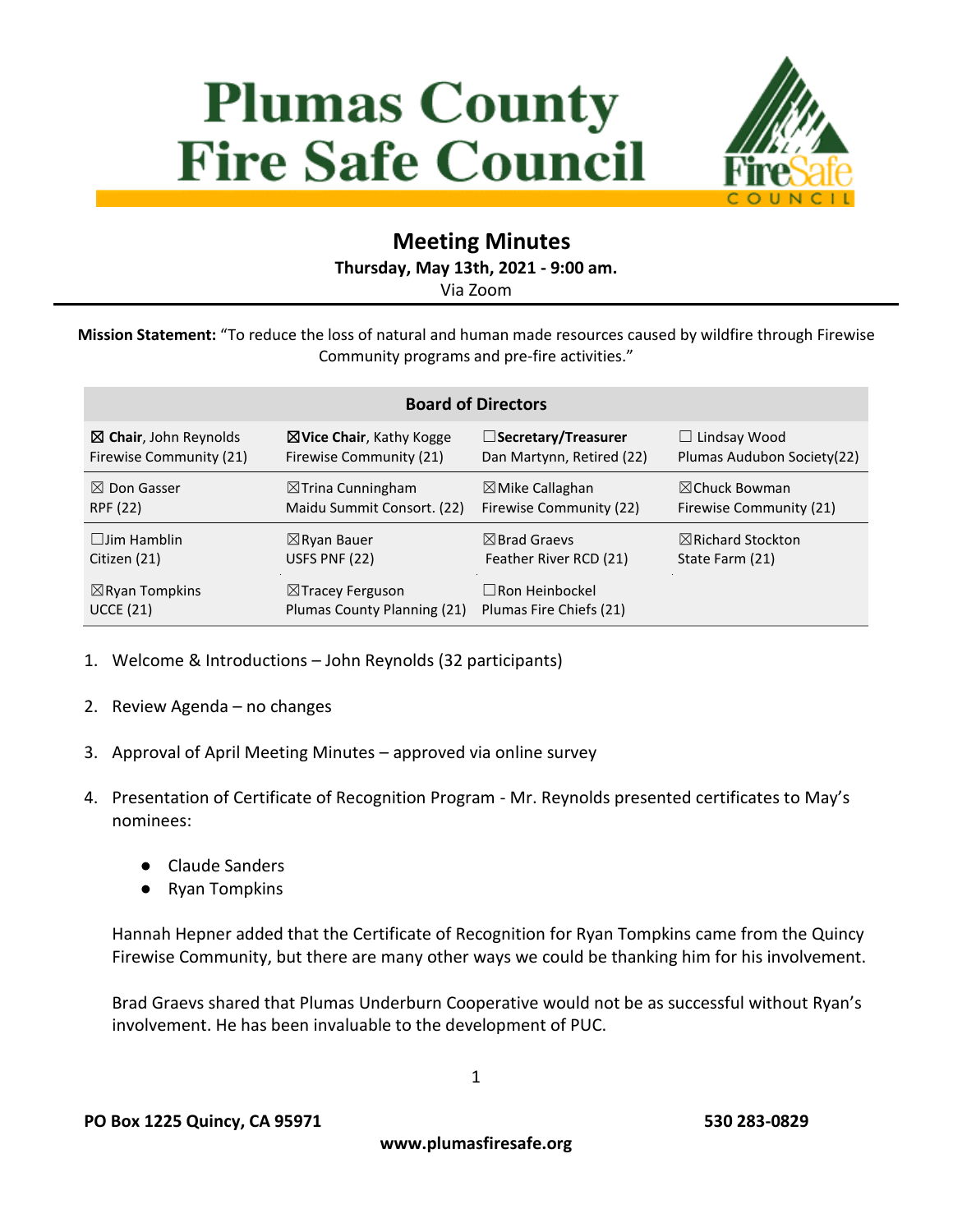Richard Stockton said that Ryan has been particularly helpful in forming Quincy Firewise. He has also worked hard to develop the Firewise investment recording software which will be extremely helpful to not only Quincy Firewise, but all Firewise Communities.

- 5. Public Comment: none
- 6. Board Comment: Tracy Ferguson looking for new space for monthly meetings. Brainstorm for meeting location.

Mr. Reynolds – Zoom meetings are accessible for those who are out of town. Committee to be formed on deciding what options we might have.

Ms. Hepner is looking at using the PCFSC office space for future meetings and integrating zoom.

#### **New Business**

1. Firewise Reporting Form – Ryan Tompkins shared information about the online tool for Firewise investment reporting. The format mirrors NFPA investment examples. Paper records are still useable. NFPA has expressed some interested in using tool for all Firewise reporting. Mr. Tompkins gave a quick demonstration on how to use the tool and what data it can report. He encouraged Firewise communities to come up with a target value of investments to meet for the year.

Mr. Stockton – Need to clarify on investment hours to participating Firewise Community members. There is no cash reimbursement for investments and invested hours only count as volunteer hours.

Mr. Reynolds – The tradeoff is insurance security.

Sally McGowan – Can you enter data as on ongoing process for Firewise renewal? Mr. Tompkins responded that there is no link directly between NFPA and the Firewise investment reporting tool yet. However he can pull the data annually for each Firewise community to report.

2. Ratification of Resolution 2021-02 Sierra Nevada Conservancy Wildfire Resilience proposal – Quincy Wildfire Protection Project

Ms. Hepner described the project. The resolution is for a proposal to the Sierra Nevada Conservancy. Votes were taken via email prior to the proposal's due date - no need to vote at this time.

3. Board Vote: Resolution 2021-03 CAL FIRE Fire Prevention proposal – Eastern Plumas Wildfire Prevention Project

Ms. Hepner explained that that project changed from a Forest Health to a Fire Prevention proposal based on the number of acres of private lands in the project. The budget cap was \$5 million for Forest Health, but with private lands alone the budget was to 5.8 million. Public lands will need separate funding source.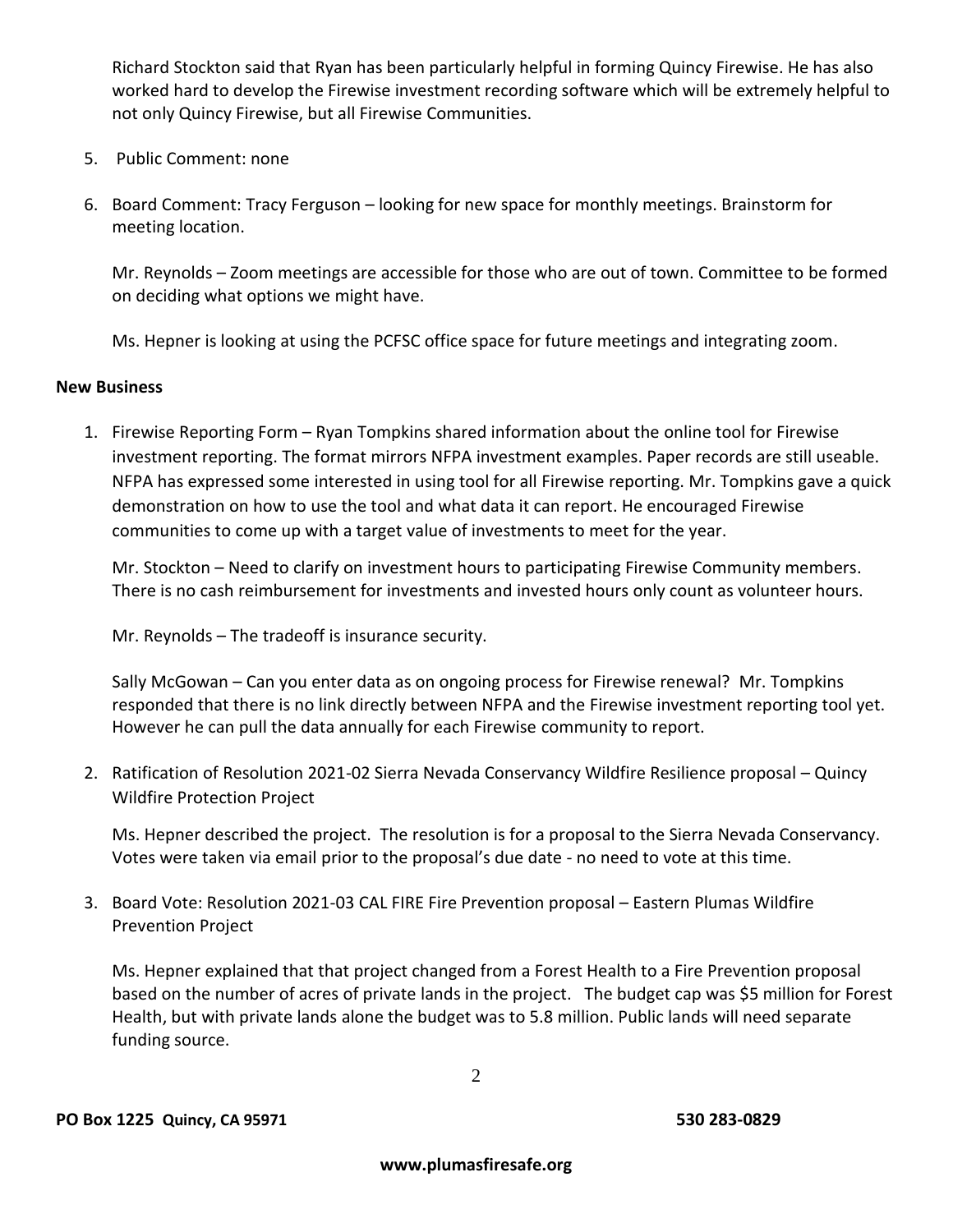Vote - Ayes: John Reynolds, Kathy Kogge, Don Gasser, Trina Cunningham, Mike Callahan, Chuck Bowman, Ryan Bauer, Brad Graevs, Richard Stockton, Ryan Tompkins, Tracey Ferguson. Noes: none. Absent: Dan Martynn, Lindsay Wood

4. Board Vote: Resolution 2021-04 CAL FIRE Fire Prevention proposal – Community Chipping Program

Ms. Hepner said the request is for an additional 3 years of funding from CALFIRE for the Chipping Program. Included in the budget is funding for the software that is now in use.

Vote – Ayes: John Reynolds, Kathy Kogge, Don Gasser, Trina Cunningham, Mike Callahan, Chuck Bowman, Ryan Bauer, Brad Graevs, Richard Stockton, Ryan Tompkins, Tracey Ferguson. Noes: none. Absent: Dan Martynn, Lindsay Wood

5. Board Vote: Resolution 2021-05 CAL FIRE Fire Prevention proposal – Lake Almanor Peninsula HFR

Ms. Hepner shared that this proposal will be submitted for the next funding round. The most significant property owner has chosen to undertake timber sale within the next two years. PCFSC does not want to be committed to a grant deliverable while waiting on the timber sale.

Penny Leinwander asked if the timber sale will accomplish fire break goals for Bailey Creek. Ms. Hepner responded that the timber sale will address slash and provide a significant benefit over no treatment. PCFSC will follow up with HFR for a 350 foot fuel break around the communities.

- 6. Landowner Cost-Share Waiver for White Sulfur Springs Ms. Hepner said that White Sulphur Springs is part of the Mohawk Valley Project and includes 30 acres for treatment. White Sulphur Springs had a plan to submit a CAL FIRE grant proposal to cover their \$7,500 cost share to participate in the Fire Safe Council's Mohawk Valley HFR project. Alternatively the PCFSC Board could consider a cost share waiver for the property. Any board opposition to approving cost share? No objections.
- 7. Wildfire Preparedness Day event information Ms. Rouse screen shared event flyer and schedule for the day.

#### **Old Business**

None

#### **Updates**

#### ● **CAL FIRE:**

Jonathan Pangburn introduced himself as the new CAL FIRE Area Forester based out of Quincy.

● **Feather River RCD**: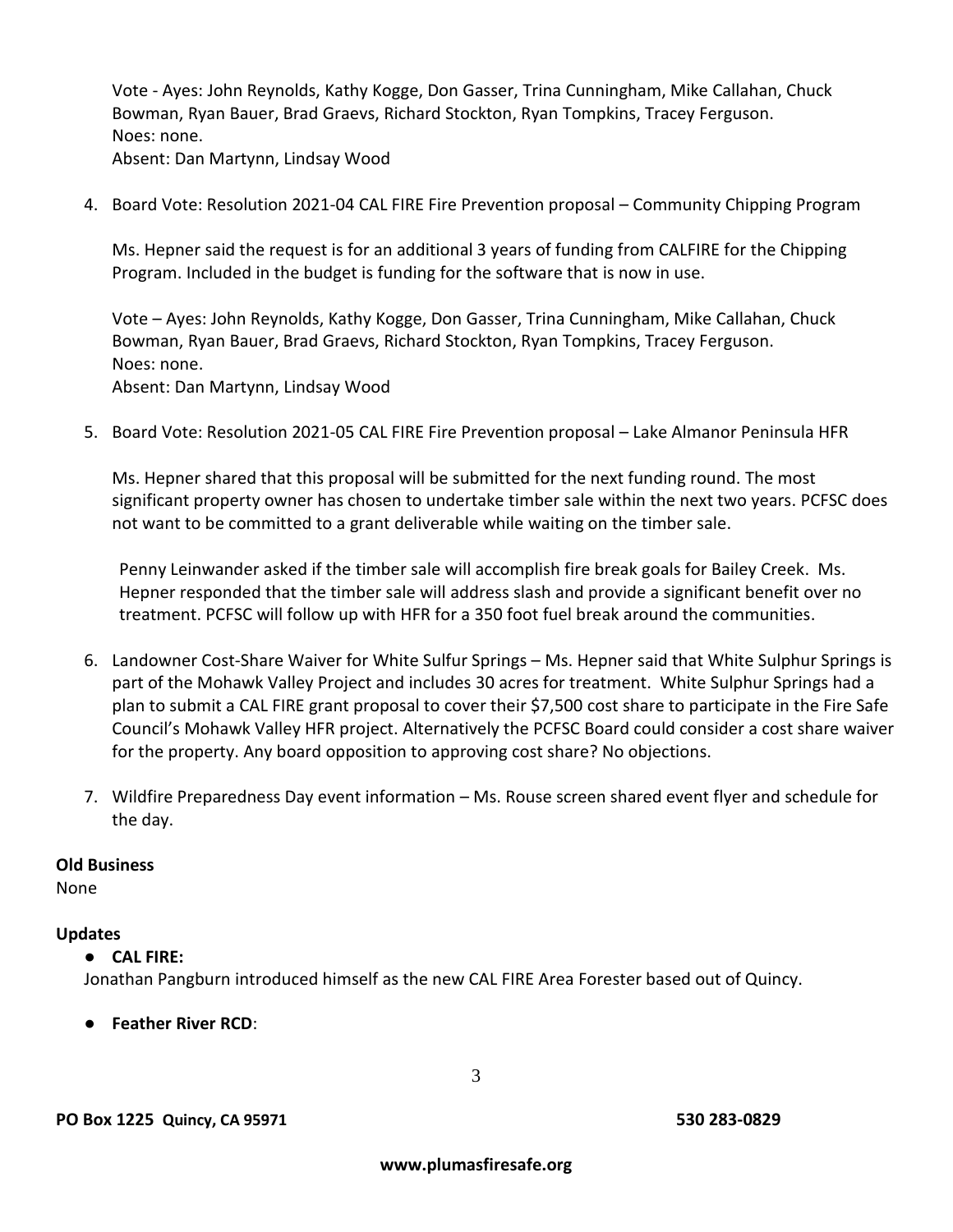Mr. Graevs – Applications to SNC for Mohawk Valley Project submitted. Working on CAL FIRE forest health proposal centered around Indian Valley. Applying for additional project funding. Application to CAL FIRE to Biochar Program funding under Fire Prevention and will operate similar to the chipping program. Applying for more PUC funding. Working on wrapping up projects in Moonlight area but unable to burn piles, too dry. Completed planting and moving back into thinning work. Thinning 89 corridor.

# ● **Feather River Stewardship Coalition**:

Ms. Hepner – FRSC with PNF is hosting a North Complex tour on May 21<sup>st</sup>. If you would like to attend, please RSVP. Meeting at PCFSC office. The tour will visit private as well as public lands.

# ● **Firewise Communities**:

Ms. Rouse – Summarized Firewise Leads meeting. New proposed communities of Butterfly Valley and Chandler Heights. Greenville and Greenhaven looking towards scheduling assessment.

# ● **Timber:**

Camille Swezy – representing J&C Enterprises. J&C Enterprises is affected by a non-existent lumber market. Prior to April  $1^{st}$ , J&C completed 500 acres of thinning on Genesee Valley Ranch. Recently completed 75 acres around Copper Creek Camp in Greenville as biomass only. Limits on what biomass facilities can accept. New chipper has been purchased.

Don Gasser – Are there any new entrants in the field that can help you out? Ms. Swezy – Yes. Large scale fires are affecting the market greatly. Salvage logging is the main option. Joe Smailes added that it may be about 2 years until market improves.

# ● **Insurance:**

Mr. Stockton – one of the main goals for Firewise to is to keep insurance companies affordable. New discounts available for State Farm insurance in terms of fire proactivity. Encouraging home owners to make home hardening improvements. Language has changed to include "home hardening" and "wildfire prevention". This applies to individual home owners and not just zip codes. Quincy Firewise has successfully submitted application to NFPA.

# ● **Utilities:**

Not present

# ● **NRCS**:

Not present – new District Conservationist has been hired. (Ben McNally) Mr. Smailes – worked with new District Conservationist, looking to get treatment done through NRCS. Mike Yost – McNally visited Taylorsville, treatment to begin on shaded fuel break with NRCS

# ● **NSAQMD**:

Julie Ruiz – check status for open burning. Fire danger is high. Plumas County is open for burning today (5/13/2021). CALFIRE makes last minute decisions, so check each morning.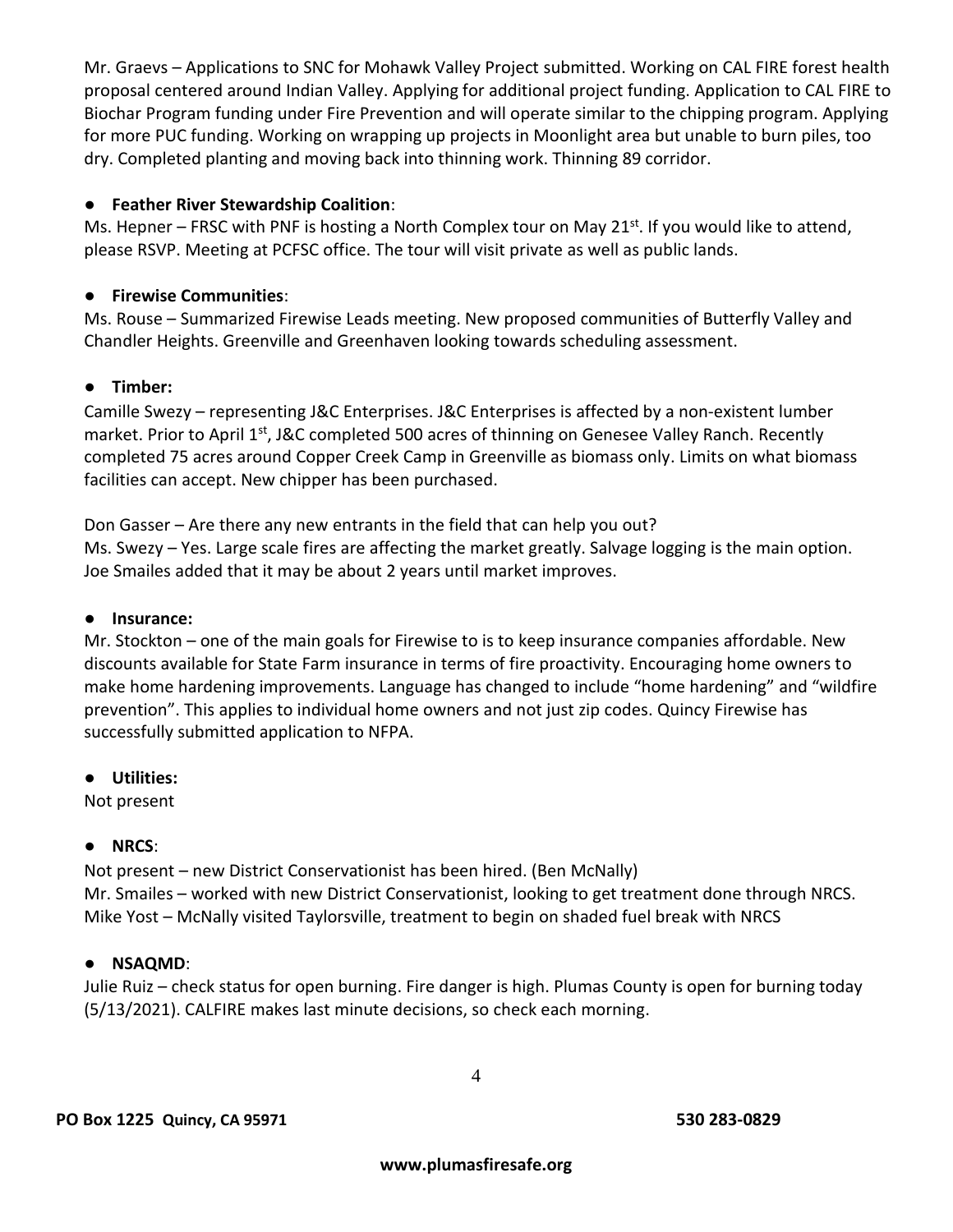#### ● **Plumas Audubon Society:**

Not present

Ms. Hepner said there was a field tour of Quincy Watershed's Improvement site at the beginning of the week. The planning document for that project should be finished soon.

● **Plumas Fire Chiefs Association:** 

Not present

● **Office of Emergency Services:**

Not present

#### ● **Plumas County Planning Department**:

Tracy Ferguson - ANNOUNCEMENT - The State Minimum Fire Safe Regulations 2021 rulemaking package has been published effective April 23, 2021 and comments will be received up and until the public hearing before the Board of Forestry on June 1, 2021. You can view the 45-day Notice, Initial Statement of Reasons, and Rule Text at the Board's webpage at [https://bof.fire.ca.gov/regulations/proposed-rule](https://bof.fire.ca.gov/regulations/proposed-rule-packages/)[packages/.](https://bof.fire.ca.gov/regulations/proposed-rule-packages/) The Plumas County Board of Supervisors will have an agenda item on their June 2, 2021 for public information and comment. Working on address senate bill 379. Adaption strategies for Climate Change. Step one is vulnerability assessment. Working to address critical vulnerabilities. Meetings to come for public outreach.

#### ● **Plumas Underburn Cooperative**:

Matt West – TREX event for Spring 2021 is wrapping up. Hopes to burn in Little Grass Valley reservoir and night burn in Butterfly Valley. Basic 32 in Quincy this weekend. Refresher to come soon. Pack test tomorrow at 9:00am. Workshop with Cromberg/Sloat Firewise community planned for June  $5<sup>th</sup>$  – "How to Prepare Your Land for Fire." In person PUC meeting today at Old Highway Road Firewise Community at 12:00pm. Radio interview with Brad Graevs and Hannah Hepner through KQNY airing today and Sunday. Wildfire Preparedness Day event on Saturday includes a PUC fundraiser. RCD working on more funding for Matt West's position. New legislation will hold burn bosses to a gross negligence standard for suppression costs on prescribed fires.

#### • **Sierra Nevada Conservancy:**

Not present

# ● **Tree Mortality Update**:

None

# ● **Tribal Representatives:**

Trina Cunningham – MSC working on numerous partnerships across homelands. MSC will be stepping back from partnerships in order to manage land in the manner MSC sees fit. Developing a Landscape Scale Emergency Response Plan that maps sacred Maidu Sites. This plan can be used for wildfire response and includes evacuation plans for Native Lands.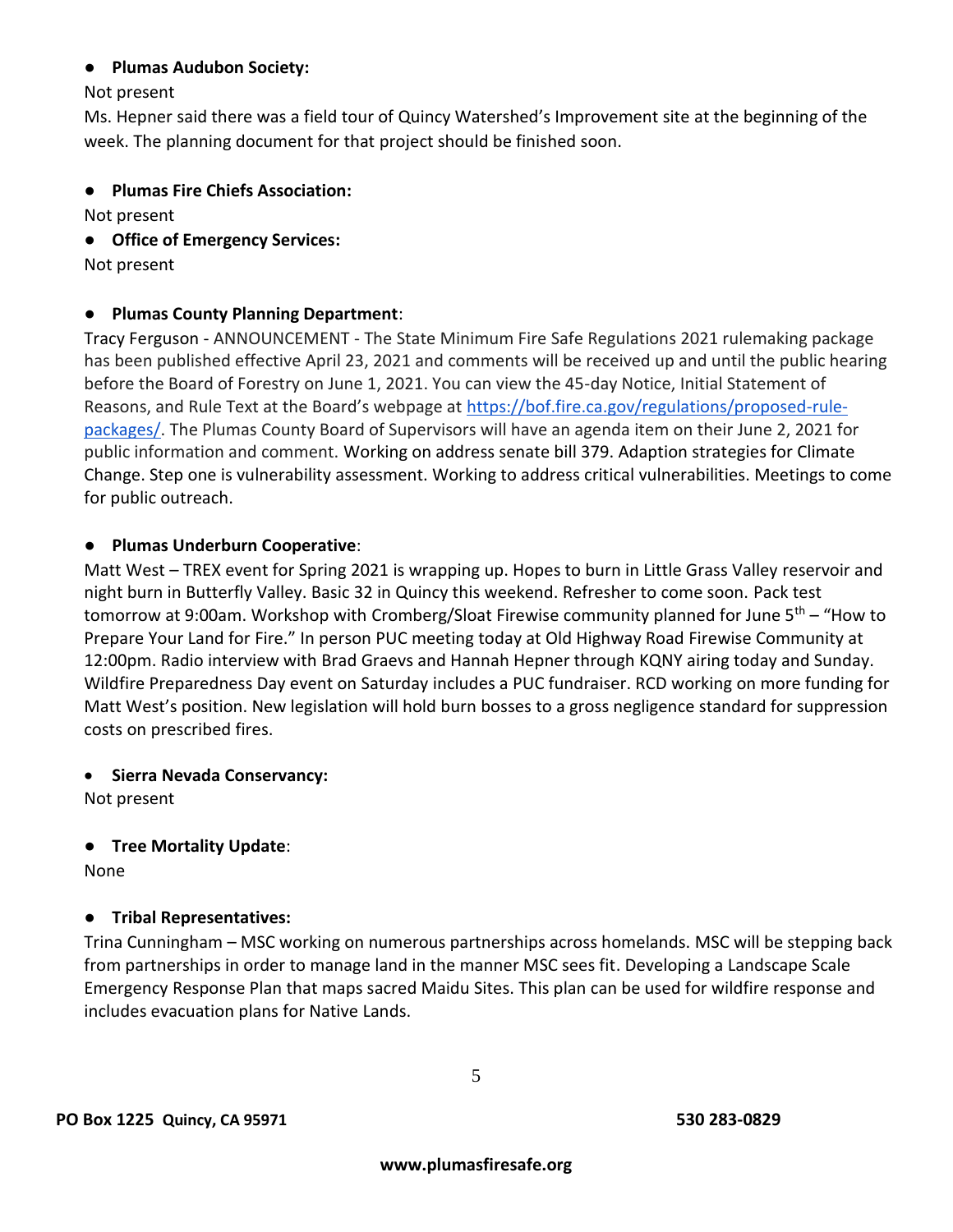#### ● **UC Cooperative Extension:**

Mr. Tompkins – no additional updates.

#### ● **USFS:**

Ryan Bauer – Prescribed burning seasons is wrapping up – looking for burn windows for two more projects. Field season for mechanical operators in underway. Fuel moisture levels for PNF is where we are expected to be for July. Fire Crews will be certified by the end of the week.

#### ● **State Parks**:

Not present

#### 1. Status of Current Grants

# ● **Senior/Disabled Defensible Space**:

Mike McCourt – List of addresses out to contractors for this work this week. One bid so far. Still have applications coming in. 140 people so far. Work should begin by the end of May.

#### ● **Chipping:**

Gary Parque – the new software is up and running. Small glitches to be worked out. New phone number – check PCFSC website.

Ms. Hepner – Waitlisted people may be able to receive service. 176 people signed up. Some rural address are not recognized, you are able to put in a nearby address and specify your location in the notes. Mr. Parque – grant money available for chipping program to help with air quality.

Ms. Ruiz – Money must be spent in non-attainment areas which is limited to Portola.

#### ● **HFR Project Schedule:**

Mr. West – most project work is at high elevation. Starting at the end of this week or next week, higher elevation areas will be clear enough for treatment. Additional Butterfly Valley units have been contracted.

Ms. Hepner – Private Lands American Valley project in underway for mastication. Layout for Portola/Quincy/Chester will begin soon.

#### 2. Status of Grant Budgets:

Ms. Hepner – 292, Living with Fire is expended.

Mr. Gasser – cost center 293 for coordination is nearly expended, is there a plan for additional funds? Ms. Hepner – Coordination will continue to be funded with Plumas Corporation funds. Coordination time is also built into each project budget. RAC Title II funds will be available soon.

3. Status of Potential Projects/Grant Opportunities: